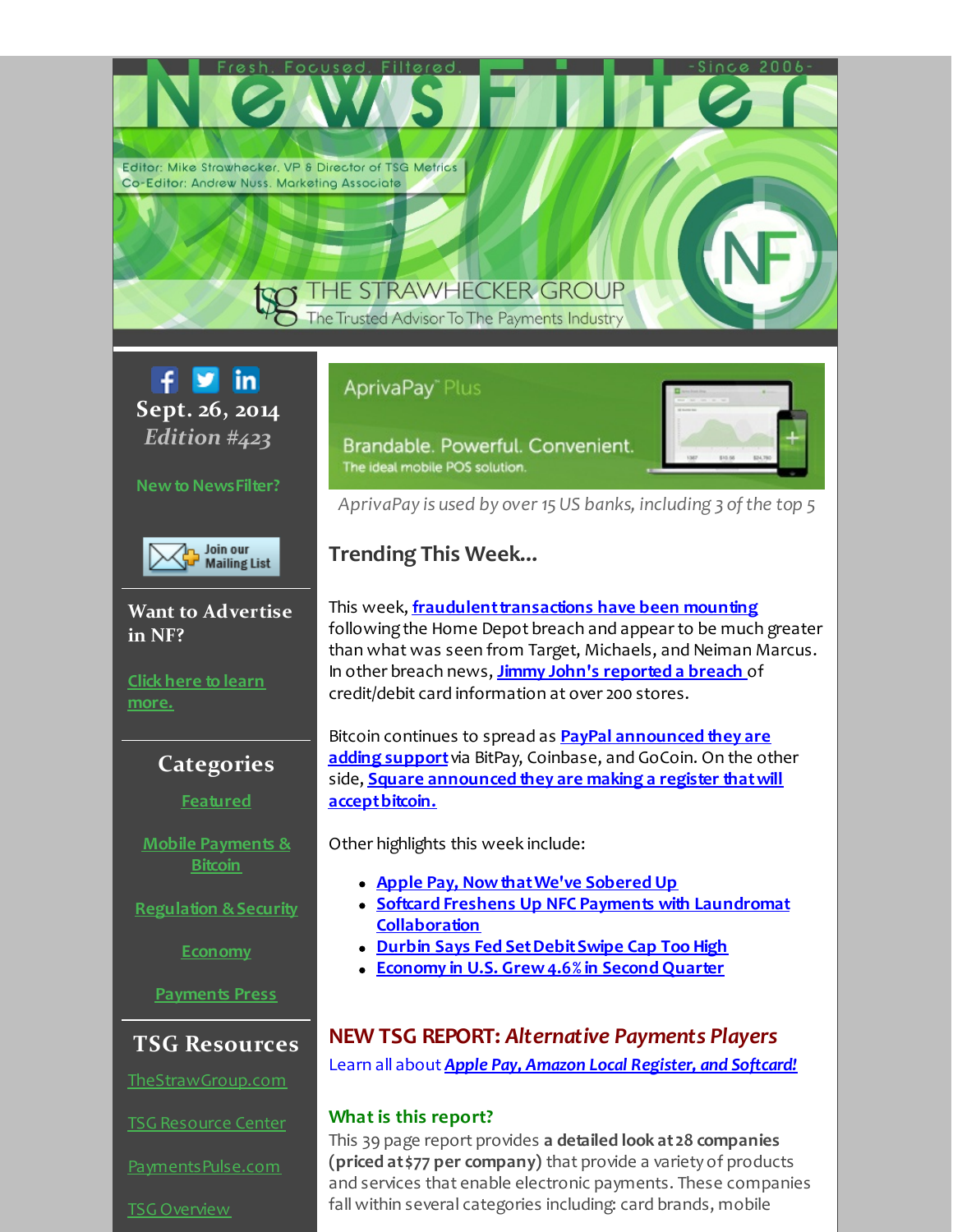[Transaction](http://r20.rs6.net/tn.jsp?f=001G1ARuxCIMEYL8pdAKc0bBTnSSsvoOMiOQ8sb8UiTaL_YzORZfLI7bht_P05FUrA3BWO7ZxUSd9FanO-IjDE4J7sB7m3JO_wUqr52a0TCVv9iPoj8U2qWMmciNyXmGafyE-4xdeYOz-9NtJu67IXf6lDZgnMGDBIYp4psEutotMAJGnPClxOqZGZH7M3bUiZZ-_i-DeAZR5lqAuoikp4kC7iHEevUBwa8y0r8ODSxSyd6RuFtPyWjOzpnJt0fdXDv&c=&ch=) Advisory

[Acquisition](http://r20.rs6.net/tn.jsp?f=001G1ARuxCIMEYL8pdAKc0bBTnSSsvoOMiOQ8sb8UiTaL_YzORZfLI7blZCgLa-fmjsJu1Zc2WplVYy72QtJG8Zq2UDRitrDKEvEFEVqYWUX0j6wspyEPLIZfRh_ynz6JkQOpyrpM8yfHofJQot9iKdhpzeDbapbFFR9RL2XoPLkVaV8XFQz3Ztm5uI0574nvUzpbLUvbcjM42N6ThmHnwmMPlEJnYSwEs79lvb_QaUy56iTr7regPNsvl7ZfeenGMf&c=&ch=) Multiples & Attrition Summary

Merchant [Aggregation](http://r20.rs6.net/tn.jsp?f=001G1ARuxCIMEYL8pdAKc0bBTnSSsvoOMiOQ8sb8UiTaL_YzORZfLI7bsGmnWqGhaxgHX_ZXvVgMUZsGTXfbKjbAx9_ZjWIELXLxnPmiGdlWCw9N3GeB4jcYoKmuc8Tu_AVBHH7ntKkCSWNG9zCUdC8H6YsxeZ1RrQZS6B86-d5wQctd7nZyd0FPvJZQIOISbi4rRw7CsNgz52eVS4A1E6-YP8Zjsb-lpJKZ5YmM5ecNhLinpaM1uOMAJko9SeIXSyV9FBYO12ivDo=&c=&ch=)

Acquirer Strategic [Assessment](http://r20.rs6.net/tn.jsp?f=001G1ARuxCIMEYL8pdAKc0bBTnSSsvoOMiOQ8sb8UiTaL_YzORZfLI7bhpHd6XGiQHIFKAk8ybVZqZ9P5LRG2nuDmnaTExx-HQS2qPxHlOZKwKklEueuB-F9mTG9e7I15qEu0Qcz0gA8v2lu_1-vzv1k7XIZm9XTXUo2Iz3XMXCNGiaXAjYpfTpY9dtjfvkjn2TSMSCYREyagXOkCk9TgWSeeiinQMPKNvK1zcM_EP9qg-rHp5IOzHXIf2MTjjkjwzno_jyig03CG4Da5oArJUu97vA-EV8IkYrZaXRbPfq-eLEttd0yX4lVYlEzCtBmJ8gk_Nv_moN0zUN4M9tjs7ZbZApx32H3icydH0Byjgvy0elQ5CBrQQBS8diOHUyFo0_C4CVzNEgmhFFYxJ6wvsfwz-CYuO1SHqpcVEFpzJd8m0=&c=&ch=)

TSG MPPS [Benefits](http://r20.rs6.net/tn.jsp?f=001G1ARuxCIMEYL8pdAKc0bBTnSSsvoOMiOQ8sb8UiTaL_YzORZfLI7brtVwYwzRu7vFQ7VAwB3zyXiYV_IS69Qgo90C2968m6_bM7CD-iNgFropkylBdotPKPNKnlbKVEluR-awXFTYjGJ8PzJLqcDirSUsTSj7gEdtaVbTbf5gcmxoXZEQOMbW36s3N0pWbiocpR1f8N1tekcOcgLyiR-tROWb5T5C9Lq-t8dfti53CZUTG8mzDSk7_BR15uyh29QoxqcHnRagp4=&c=&ch=)

MPPS [Example](http://r20.rs6.net/tn.jsp?f=001G1ARuxCIMEYL8pdAKc0bBTnSSsvoOMiOQ8sb8UiTaL_YzORZfLI7brtVwYwzRu7vMCSCZgt-hRxBdV4FKFj8lIKIS2tATcqGePXAdNSTsI7BQhYhPqd7hIPG4iA1Eut7pKeZ2JIqrAozuxIyMW1SUE0CA4XjYiI2TmfLpHW6knm091jy7TREyF8iX3X_IbhCxzTC4srqX7NW5MvCgps0MVZ99KJioNW5bm9ZDS3zoFCMWTmCksqBhGP_nizckFqo3r1ZOhKoOoI=&c=&ch=) Report

ETA/TSG [Economic](http://r20.rs6.net/tn.jsp?f=001G1ARuxCIMEYL8pdAKc0bBTnSSsvoOMiOQ8sb8UiTaL_YzORZfLI7bihy3KTjizv5EJtXdl7EeQqGh5U00qelZOH9AqDpY3DNl-NqzIOud7EOKPX1Y6X_ryHCHV5wr645e1gErEUDsyFRg_JtjM6Ul5rTwKDHj5V-Jakosla6d4tQ9AE26m_8FAzj-f2Lh80A9TAEAewHrmPRlfdlG9ox2ckyoMdcO3bTe4e6sb9auIjTxObdfwFKFZsEqI8OUnsCplIYLQyptGM=&c=&ch=) Indicators Report

Case Study: Driving Value Through [Competitive](http://r20.rs6.net/tn.jsp?f=001G1ARuxCIMEYL8pdAKc0bBTnSSsvoOMiOQ8sb8UiTaL_YzORZfLI7bhpHd6XGiQHIpo9mTNnva1B9RjOwRIDzXVSONE8hSxfCVZ_0VFlToJ7rWAQXBuNTr6PyQaQGFHaxdtCS1HoM9pHwGgyDxB71eS7W5zsIyK86bT7Oge1BcVmoPv7uk1mmSkUIy-DE41SoOauFLcvNFRWJbAUzJfet1KlqpgQEMRaegoeuZcebkfukrTY7e42qtqoL0FEHSI8W7XvC8MBpe4IHxCSH3Z47ZHMDHYyFQJIlZzI5S6rAZz_Q3yZ7qgYCxckFXgXQOi08eA5W7oXW3EW_GrXEBc28PCPLxN9npf1iaPug0rCRvm12b1gDjqGKaBNsrD65Br6mnPJ9kk1uoXV8BE27y0BexP6fB3fsc1ZZKHh3_XRP_0-iLscrRBqZyVYwxgTGwGEaAwixo_xWHUI=&c=&ch=) Bidding

Should [Traditional](http://r20.rs6.net/tn.jsp?f=001G1ARuxCIMEYL8pdAKc0bBTnSSsvoOMiOQ8sb8UiTaL_YzORZfLI7bhpHd6XGiQHI526QsNCUavyKMRlTSgOQjcAED2qmNwkqnfI1HTkLHX1QE4sxb6IH3Ce_16wYWJc9THNp48VzKdGBB4g0LXje7Kqi_-p4uk06OqsPbpHvfzJJpz3Jvh_hnHrWx9bSLddFUum9xVpY4KJvXw6rmFU8oy5u1VeOTmfONM2kErjdYn36w-EKCbSYR0nyAQ-uJTDmXiHI84QKhvBAmAFKm4evGWHnHdfCKSh85sg5LTghxQtfgOKW4NMjNpmC7ufNtoM_DDnGg-dHH3kC3qJtLBCrnAeTIKFlP5OOLsuQDE7XL12khP8NoY-Q0JldxOyBSBQef5CgqDf_UXyYmxccATATKhqYSUjvPdJJ&c=&ch=) **Merchant Acquirers** "Beware of Square"

What [Benefits](http://r20.rs6.net/tn.jsp?f=001G1ARuxCIMEYL8pdAKc0bBTnSSsvoOMiOQ8sb8UiTaL_YzORZfLI7bhhp6MFeonNrvnwkLibW2uYO9hWS8HT0H8H3qBFHC56b9-G3ks7HQxgrv7Cefg8C0hTPCeD2bqbD5jcSocj2uhCnf61r7AXxgyuugZ1C4X80A7JrLBSYpTDsTNpy6V25ULhGdYxYQKf0Qgx5byyR_PqngK4n1XK1bEPj7FNWGT9ptkSqnKkt3g4jff9IE4HDFLDJbbtjnCi1&c=&ch=) Me By Paying a Credit Card Swipe Fee?

Use a [SmartPhone](http://r20.rs6.net/tn.jsp?f=001G1ARuxCIMEYL8pdAKc0bBTnSSsvoOMiOQ8sb8UiTaL_YzORZfLI7bntp48bH6uF1gnqNz5H3pFiVQlEmaZk_JD75PrtuHbwHywSd_6r1rcdDcbyuhx_9kkFxD92i_MdnefhA7BEP6BUH6ZguFmI1idCIVUCe0Ciow8Zuocji0jAyY5zAgCJt582arD9AUwmAuf0ijFuAvhs1OhQcWEigR_IMPfaUof2udE_YfI8uAl2PRZ9RJF4DJtO5XDC1jXwO&c=&ch=) to Buy Things!

The Top Ten Ways [Acquirers](http://r20.rs6.net/tn.jsp?f=001G1ARuxCIMEYL8pdAKc0bBTnSSsvoOMiOQ8sb8UiTaL_YzORZfLI7bihy3KTjizv5DImu8Isg2Rhh3fendyah2GAgAS1Z3Mp63LuaurgSy9hX8S425WeSbw0y6YAp_eOe7GlsAe0s5uySPUlMLmVhkcwyTKqoZzhsWl_paCzAet-tpJMpa4dU1jZn2cjHAHFs0UxI0LoLZbhaT8iSWFJvc3cbBfaO28wbT7_oQIPz219Klc62Cp_2w-_SnznXKfy4dJ3IjGbKPvA=&c=&ch=) Can Block the **Breach** 

Analysis: Vantiv's [Acquisition](http://r20.rs6.net/tn.jsp?f=001G1ARuxCIMEYL8pdAKc0bBTnSSsvoOMiOQ8sb8UiTaL_YzORZfLI7bp-4Qi_yXcBg8Z2qcXFEoTqYZ0if80460c1Osv4Weozj_T0yXEcp9_Fuv8IO74c9Nxluvi6DjOrmvcaVhp16ccp96iHamopO8IV5ng27KEMNNuPM1CP17iJ4H0jj4L0p2yl0cfr0s8iCayUKg9NJet7wXip3yJiG0wgjqvFdkNQ2FSjmbTMPA1VFjgusSq4wAhYddeN021IEaUJl1JrXBGs=&c=&ch=) of Mercury

# **This Day in History: 1960** First Kennedy - Nixon Debate

For the first time in U.S. history, a debate between major party presidential candidates is shown on television. The presidential hopefuls, John F. Kennedy, a Democratic senator of Massachusetts, and Richard M. Nixon, the vice president of the United States, met in a Chicago studio to discuss U.S. domestic matters.

wallets, card readers and apps, P2P& eCommerce, and prepaid.

**A Senior Finance Leader ata Leading PaymentProcessor said:** *"Immediate feedback has been wildly positive (and I've shared with our Strategy, Product and Finance teams). Timing on this one was especially good!"*

# **Click for a preview and free [overview](http://r20.rs6.net/tn.jsp?f=001G1ARuxCIMEYL8pdAKc0bBTnSSsvoOMiOQ8sb8UiTaL_YzORZfLI7bq8r94S_4gPeGV72J4X9vLTPCqgxG34018qydim3efBhIuno6VaL2QtwsPf_axHcYXQoRwM_IatRAYcZTAeo55xuXg9gvEnTpweuOGx7iX32XDZRLnO8ZCGymXQJGDoaXGv1HmS0ahvfzDI0BWbjBFODF1dn8WqvrTSf0WUmG0wY9CXXBDTLPLq_jBUZhCCVuhVVuYYNOdNnMHhpL37AlR0=&c=&ch=) of Apple Pay.**



*Click here to purchase, report price is \$2,150*

If you have any questions, or would like to purchase over the phone, please call 402.964.2617.



11th ANNUAL WSAA Conference<br>Proudly Supporting Our Troops October 15-16, 2014 **San Diego Marriott** Marquis and Marina

# <span id="page-1-1"></span><span id="page-1-0"></span>**Featured**

# **Fraud Tied to Home Depot Breach [Mounting](http://r20.rs6.net/tn.jsp?f=001G1ARuxCIMEYL8pdAKc0bBTnSSsvoOMiOQ8sb8UiTaL_YzORZfLI7bo27y3AogNv6g7bM_NJvp_6Z3xREgc0VyNChCyLUWZiEN8WPx-wLhRirx-6acDlVx5SUVoYNCk4B8TNuNvjIqwBwnXCP2vsZW1T9YkBd6vcBN7uVUKIXJP98xC0zXF70Avw_5D-ENfm_B69iwXy3lCamnKldBqSdxsrfADt8604TWTxhPfxcpXyZO0E6fpBX_jKvnZFJMwTjRj_9RQNsICZxT5af-pb7SJYzGFPcqQQedtTs_x5VVGdqr52TKlgwaJcSYu1EJHsIz06p-FARBg0yegT4ylolA6KtEj5FnhmNq11U9lSbdFNoXon4ipIhpySMjXtfY3QpUua33501V2whuNcwZWqjdQ==&c=&ch=)**

## *9/24/14 Bank Info Security*

Fraudulent transactions stemming from the massive Home Depot payment card breach have been occurring since early September, security experts say, forcing many financial institutions to reissue cards for affected customers. One executive with a large card issuer on the West Coast, who asked not to be named, tells Information Security Media Group that fraud losses have been "significant" following the breach. "The ramp up of fraud in the first three weeks has been much greater than what we saw from Target Corp., Michaels and Neiman Marcus," the executive says.

# <span id="page-1-2"></span>**PayPal Adds Bitcoin Support via BitPay, [Coinbase](http://r20.rs6.net/tn.jsp?f=001G1ARuxCIMEYL8pdAKc0bBTnSSsvoOMiOQ8sb8UiTaL_YzORZfLI7bo27y3AogNv6vZFCBv5-ojSMzu4BMmb6g8tQa7fPXmZB4lam9u4Cykr7lhjd0AeI_EgtMGuIGkethqRuYAwuHhsSVcE5iKbnZ3wurMfc76i_2lca3MLlmckIv3f8xRYtu4nIWGwM90ApF3SzMxcyUeeGa-5ASNeOsvWW2D6y37YNMmvWFx-M-GG4DYW1nSNT3h3XTxy7zFnEdJcvPz1OqqoC6c4Awe-pn9phX1c48n8Dr2e1hAEYhOSWZ0xLLmpfFjPQeqPse8mTBiMCxKo95YQONqi_NHcwxVfkYP9dcu4bREQhhYtxl8NoccIlyANaPaRHCpUBpFPATJpAbvc_U9tyBkrWtnzkJJyXwy25g5mPTiyfYf9jsW673gBTHIDnjw==&c=&ch=) and GoCoin**

## *9/23/14 PayPal*

Bitcoin has been big news this year, and for good reason. Although crypto-currencies have been around for some time, only Bitcoin has achieved significant scale. This new entrant in the world of payments has people asking lots of questions - including how and if PayPal will decide to work with Bitcoin. While we're focused on giving people everywhere safer and more seamless buying experiences, we're also fierce advocates of giving businesses -- and in turn their customers -- flexibility and the freedom of choice.

# <span id="page-1-3"></span>**Apple Pay, Now That We've [Sobered](http://r20.rs6.net/tn.jsp?f=001G1ARuxCIMEYL8pdAKc0bBTnSSsvoOMiOQ8sb8UiTaL_YzORZfLI7bo27y3AogNv6uKmdN7lqWWjGTQOvoVUHYhEQiS6tahQ7ZWLEEDutOHef2eD7KAfJjCXYpSDVJX0gwcy1vDwR0-vehnkzqqmEY2PFhGrhxeNjEyvIU3mYBN7iDovhqk41o9wWwZz2ellx-2sO9oI5jaWEkUhjaOo-ALfrzrXQbH8t4cZaSLaN5hBO3VjOGhlK3MGzW1rGPBsI8tbVk4zmYbymJ3ahtfg80zBHka9VL9A5Y-EbLr1ikqhHS4rh_iCoqNLXjNaIfnc3KCpdkGlGAaVUItlfp2gkfFRsFkRYSA0imjj1GXh5cBW5PGGgq-MolXF6rQaezHXWLA8ZCKrYmK6bY1xyLfucPeY_yUqmrL8h&c=&ch=) Up**

## *9/25/14 PYMNTS*

Just about everyone seemed absolutely giddy over Tim Cook's breathless announcement of how Apple is revolutionizing payments. I'm hoping now that maybe, with a couple of weeks' of distance and with at least some of you experiencing the buggy iOS8 operating system, I can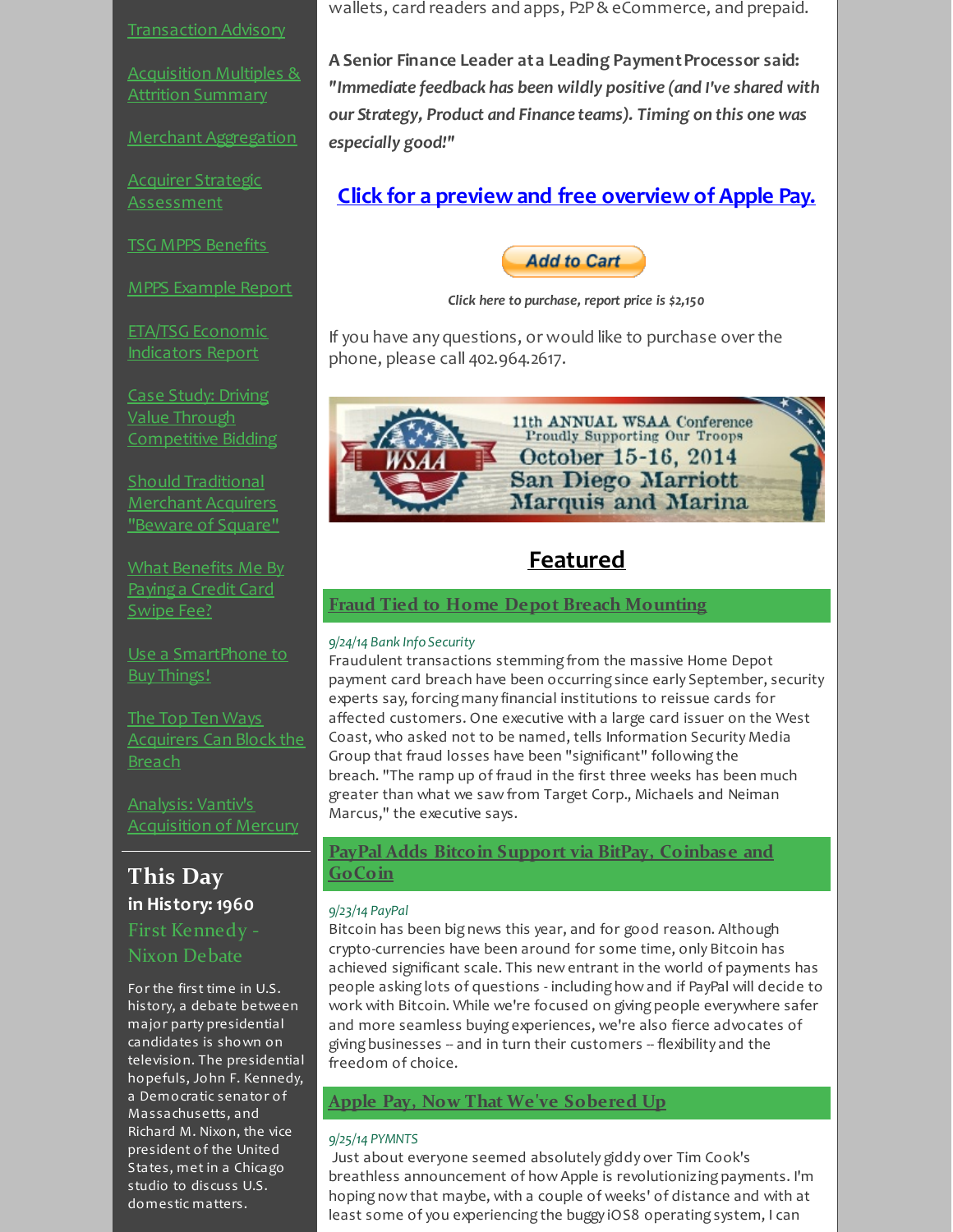Kennedy emerged the apparent winner from this first of four televised debates, partly owing to his greater ease before the camera than Nixon, who, unlike Kennedy, seemed nervous and declined to wear makeup. Nixon fared better in the second and third debates, and on October 21 the candidates met to discuss foreign affairs in their fourth and final debate. Less than three weeks later, on November 8, Kennedy won 49.7 percent of the popular vote in one of the closest presidential elections in U.S. history, surpassing by a fraction the 49.6 percent received by his Republican [opponent.](http://r20.rs6.net/tn.jsp?f=001G1ARuxCIMEYL8pdAKc0bBTnSSsvoOMiOQ8sb8UiTaL_YzORZfLI7bo27y3AogNv6LQeNosxE2LuTRdql6VFza6NQs0Z5_AVzB-LZiFm972_42qGz8CcZ0dZ8CewwIeQAaJqEfHqMG9bSUC-ANGaX9GA3qmG8VGo7zPYWmrmIhWgmXseafBoYCDo1CYwOuDvZ1RSjMtIiFvYC1sWRI-E4C3ZE3H_BGMdYBFUBNfNOTrbnE7GozpA1eAUS-pZ-f4D1g4XzvkTyp5N3mbyG4ZcdHpMbM2wWAHk3ZWKvFe3AKSXAYzOh5EF0A4ojeiYnMdwZ5riSU-aQn5wNxO8cC3hjFAMHb-8uFXyhl4fFYuOtUpb-SeRPseAqRZupwph7NRu5BXcZLivRwvc=&c=&ch=) **Click here to read more.**

make some sobering comments without being treated like the skunk at the picnic.

## **For Gun Shop [Owners,](http://r20.rs6.net/tn.jsp?f=001G1ARuxCIMEYL8pdAKc0bBTnSSsvoOMiOQ8sb8UiTaL_YzORZfLI7bo27y3AogNv6kCciWYfyXr91Wcc_y0s0tJuSVItHy9uvPf8EnAAw0XuhlwQMUS-itottcu1ECnDMGyA_hzV5rurF59TySQIkShsa6osCQHRXdWlduRQ1fhuxItkpLkMysBg2iW--vTPewXoFogV3aXtAU2gPYuEmIQphQVTXs-qunviplqFRU7shFjBYykGClmNMFzWEVp49dHk48NV6RxA4raaWwiXWj-AN_SOjb2fWtuSxtFbwFEjYRQM7Wdbjffh0Iel16sUfHA4rUDBMHOZN2MCSfqzajoCU7OLUTDHxS0H690Rebo1BksL-0tW0Nj-8IZXUSLYpX_ed2SP5QD42OyZX2ZjT6g==&c=&ch=) It's No Longer Hip to Be 'Square'**

#### *9/25/14 The Daily Signa*

Today, the Square's terms prohibit gun-shop owners from using the credit-card processor not only when they are conducting gun sales at their brick-and-mortar stores but even more so when they are offsite, representing their stores at gun shows where they often need the wireless Square Reader to ring up sales on smartphones or tablets.

# <span id="page-2-1"></span>**Square Is Making a [Register](http://r20.rs6.net/tn.jsp?f=001G1ARuxCIMEYL8pdAKc0bBTnSSsvoOMiOQ8sb8UiTaL_YzORZfLI7bo27y3AogNv6xaPzbm_8J0n0rnrw5V4lyPGDeTb8-xaIKNjUSNo3sz77A_pgXmQJsy375y-0tMuOfixreOBWbNPniW-HXaw36Wkt6d-58ivA3AA3oT7Tl0LuZv_zlnLVFjK71gokQLT7g6Z-9KxmajF50oFB1g0S0Ee-pdzZNtvktrC4ZyFUeBimX57P4cHtzF_ZAqQRtjAXobPC1yjmA3ctSKXImMHLybZ2X4wWtFfDnIim67wmgYg_dCqOAlhZaBiwOC8book8fgOn6iDLNHdU0jZ1DRGPFhRKQrQKqWBvs8mORzf5Zhcuyz_5CbfRsg==&c=&ch=) That Takes Bitcoin and Apple Pay**

#### *9/22/14 Wired*

Over the past year, it's become a lot easier to buy bitcoin, thanks to services such as Coinbase. And thanks to retailers such as Overstock.com and TigerDirect, it's now a lot easier to to spend them online. But there's still one big pothole in bitcoin's bumpy road to mainstream adoption: Your local coffee shop. That's because most cash register software still doesn't support the world's most popular digital currency. But the situation is about to change, according to Square CEO Jack Dorsey.

# Money<br>20/20

# **REGISTER USING DISCOUNT CODE STRAWH20** AND GET 20% OFF!

# <span id="page-2-0"></span>**Mobile Payments & Bitcoin**

# **Apple Pay [Requires](http://r20.rs6.net/tn.jsp?f=001G1ARuxCIMEYL8pdAKc0bBTnSSsvoOMiOQ8sb8UiTaL_YzORZfLI7bo27y3AogNv6H4VPWWxFzkMwiYV1b1liiCnXDkL-a0FMz4Ekw0vv2tRRuGTwcoU0mXThms298seAGjSszm-mOjqFZDgJdTMCWgtIEOV4n9TpPXyxqSiNW8Tn6Fx4LWKngFpzkxmYigUSNDLIFFmpu26QM2A8JQ134jcJdrMZwH9gG7Rj1J0YrUBLwCeFv-f7KUm5Bs0Fxb0WucfSkfYP1vcGMxHnrNLZbCWCFTAsh_FWBtwCDrkMZPWZ--HHd3O7g32NwdAp1Ky3aQgvg8CF9q-QeMAjN0EsNnmnVYxb95J1Y0yd-77Q1X7aayF7SehcjDS6K7RXN6n1Qvt4Yi_PF1X7OAierhbKX9fEm_1V8Jvabq5F9FNlC9Ne0-h15WD6Ow==&c=&ch=) Savvy Selling**

## *9/24/14 ISO & Agent*

Apple Pay is poised to foment a technology revolution that could force acquirers to rewrite the job descriptions of their salespeople, says a prominent ISO chief executive. The new payment system from Apple Inc. makes it imperative that ISOs and sales agents become technology advisors-not just salespeople, according to Jared Isaacman, CEO of Allentown, Pa.-based Harbortouch. "The ISOs and sales personnel of our industry can't just talk to merchants about credit card processing rates," Isaacman said. "They have to talk about point of sale technology...and mobile loyalty and mobile rewards."

# **9 Industry [Reactions](http://r20.rs6.net/tn.jsp?f=001G1ARuxCIMEYL8pdAKc0bBTnSSsvoOMiOQ8sb8UiTaL_YzORZfLI7bo27y3AogNv6G7TYFXggDDfB0EbUTMfXKttXMFbJOg50viAGwkQ16gU8sQEk-fz2GVOhJ4f96MKWw265SAcH1uCB1qhpwjnVHzZmkWkGaPsw_FZys_eboFROfsDZnwUFO9wfZpkDEeA1pAceill88Byx_-6bIK9Cf4eplZnmbAAs2tq-VVHskPzFJfv-j0zgf04AOjH5vaf7Zp3husqmk5QoDiBSLRrzqt5dn1SM6fdVPyhppGd4OrOamgBOBe0t4DBOhZ7VtYpkgLxgeNyFezW3cmGiV90hMOfQXNDH4vnmEBb2I9-b9CQrxx_DtSjQzAyH7xIZwcl0JgGQ4NOwciD4_shw1nC2c2TFAyTomHEl&c=&ch=) to Apple Pay [Gallery]**

## *9/24/14 PaymentsSource*

Apple Pay isn't yet on phones, but many companies in the financial services industry have already changed their strategies to respond to it. Some are on board with Apple's new mobile wallet, but others are firmly against it.

<span id="page-2-2"></span>**Softcard Freshens Up NFC Payments with Laundromat [Collaboration](http://r20.rs6.net/tn.jsp?f=001G1ARuxCIMEYL8pdAKc0bBTnSSsvoOMiOQ8sb8UiTaL_YzORZfLI7bo27y3AogNv6QAC-ANeZWANj_SgcVsOwfTzjBlXqPYss67oIyNb-CAgghBDGw5qBgszIoWG13aAEQ9Mp4kOciuVzCuLLa21GNzxs8PEzoWdi-o2MVqE1ex5j0Ld09ue9k21tLA7I4dHKxpR3xa3TK4pLG8CAwhqI_u_fE2BiW1pJrE8vsYCd2Sd3UQaeHz90C9FJGz5k58TmYJP8HWQyDuBkyffo-iM6iqIjIYwxWZOtAGWi8l4w9cGoF6Src3JFkbCh9PV7LU8S5TdA_l15qnAXG0_9OEqJh40aIFdHzA0AsmLkBteQrJzx2Oz821OFmKfNbTCT0SNFxW-8ukS_2kuNVvyeVlZ66jRz7toimqNU5hBOsCox0ENXyk7W8mCD8w==&c=&ch=)**

## *9/26/14 Mobile Commerce Daily*

Payment solutions provider USA Technologies' collaboration with mobile wallet solution Softcard recasts the mundane task of doing the laundry while driving momentum for NFC adoption. There has been few payments options when it comes to visiting a laundromat so by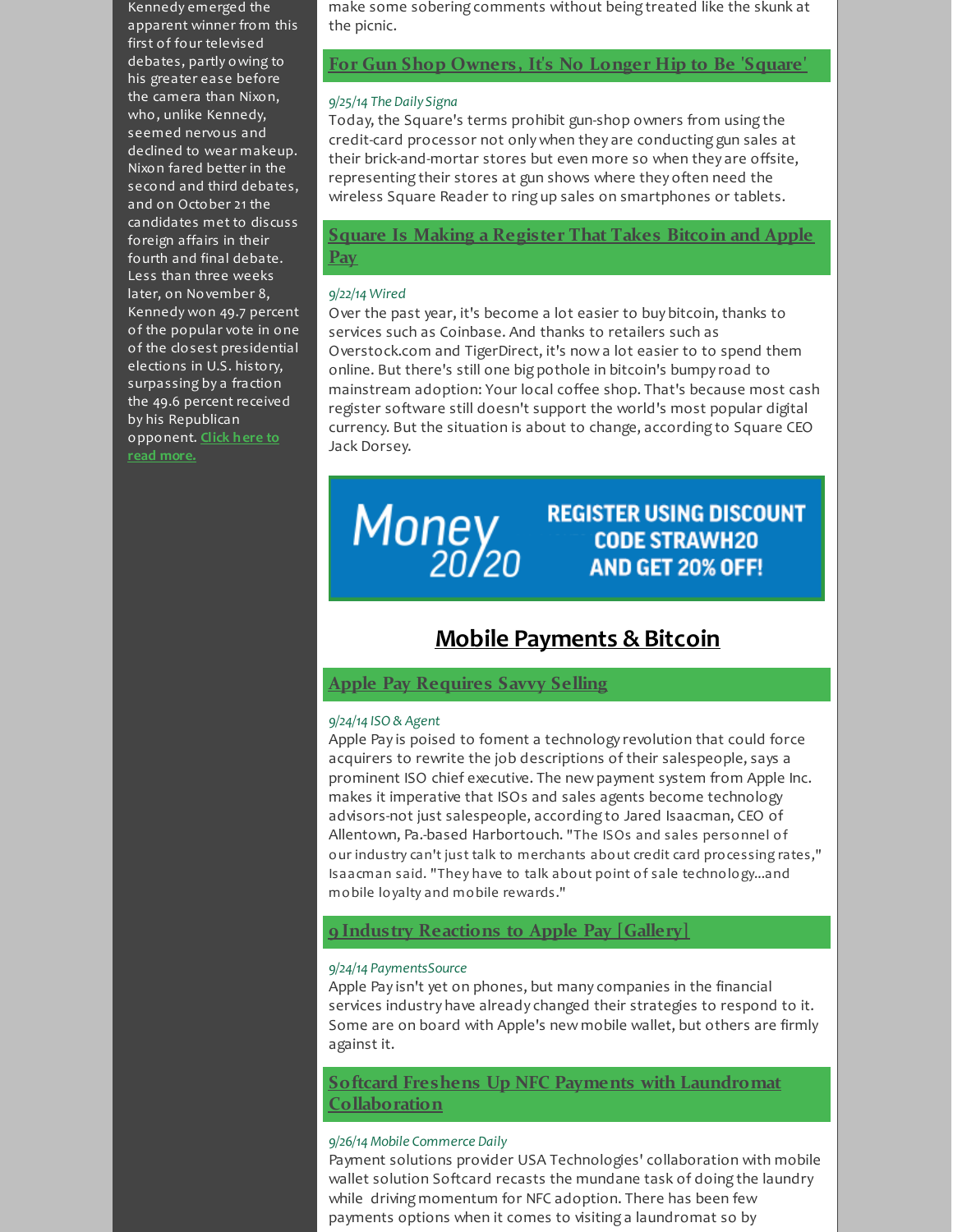introducing these customers to tap-and-go payments could drive trust in NFC. Since doing laundry is a regular task that consumers regularly perform, mobilizing the payment aspect of the chore lends ease.

**Six Months Later, Clinkle Is What We [Thought](http://r20.rs6.net/tn.jsp?f=001G1ARuxCIMEYL8pdAKc0bBTnSSsvoOMiOQ8sb8UiTaL_YzORZfLI7bo27y3AogNv6BmnWTbLc8Q45pX1wJM5m5_KvnZUVBf2GveiNdYrPRjWV_OK1z_Nq3lXzqerW8R68b8Wii3kRRCFTDoY06_0NeGBvnxhRIrVg7fiLpRbZkBHdZKtzi0ubJsWpi-1zAZIeCdpSpkw34wE7vA7FmTi8NE5I-xYOlXXP2NNmjQUNXc2Q-IdMXtfloOefu4yp4cSeAw7pMYOiPE8JZwgxGxJT3w9GEYQAGEGQWXi6Mght5zqtIoRLytA9MTx5qnDkWZIchzS5DVdQvNp3o6vFIaNvmsD6AwgEFEaMHkL4YBTQvUx4xnxcp3NxnNqsVACju_YsAuKwDMclYYA-bGGPfTsFWsP8xmGZ66pm&c=&ch=) It Was**

## *9/24/14 Recode*

Back in March, Re/code took the wraps off of Clinkle, the secretive payments startup that raised more than \$30 million and hired and lost almost its entire executive team - all before launching publicly. The company hasn't talked to us (or anyone) since our story, but in the past week or so, Clinkle redesigned its website, providing more information to potential users on what the service provides as it gears up for a rollout on some college campuses. It's the first public sign of what they're up to, and a lot of it confirms what we had previously reported.

# **Samsung is Teaming with PayPal for Mobile [Payments](http://r20.rs6.net/tn.jsp?f=001G1ARuxCIMEYL8pdAKc0bBTnSSsvoOMiOQ8sb8UiTaL_YzORZfLI7bo27y3AogNv6EpAKPqCq6NzdB4vOgaHGFkdlxSw0Snop3wvz2wrCPZwHfjkQMpS3gat1gdaqXMfRT34N_Q2bJcwjvVPO8g3gfy3ak5FeL7-h4Ruwiz757fnALWm9iTC0mY5klfyldbyhdXunUS_5CCj2CTDPTM9X9WykTzzVIzJmpC-iQMZRUL0t-MGRGEDvD2zMPC65dsmhhO3Se7B_2FauLsIWgVSFsQ7mDS_FO6Vus7wZzyNtiBEXEAtsyqdgVrOmIb3IhbVjD4bociqlM0zL8tRKrYWJ8lml3T7biGVQq9jDAz0Jl5VrDE66G_Y5v5Z1rV3kyDCEJacepAfK3SjLSi2VJ22AZYkqHU3SdUrcwYLqcv_nW-ngWBttoMJqew==&c=&ch=) on a Watch**

#### *9/22/14 GigaOM*

In the wake of Apple Pay coming to the Apple Watch early next year, Samsung is working on its own mobile payment strategy. And instead of going it alone, it has a highly motivated partner: The company is working with PayPal to bring secure mobile payments to the wrist. Business Korea pointed out the effort and added Synaptics to the mix, whose technology may be used for fingerprint authentication, according to a Samsung executive.

**Federal Reserve's Mobile Payments Industry Workgroup Discusses [Tokenization](http://r20.rs6.net/tn.jsp?f=001G1ARuxCIMEYL8pdAKc0bBTnSSsvoOMiOQ8sb8UiTaL_YzORZfLI7bo27y3AogNv62Sk04djGaKYTe_X8zh_tdwuD-a6jM14qv5TtB-55NGZzG5XWhR06bYE9o6jDiW6ZPEi0U8mbp9xF9MdV9fI22tXqJeq1dyxAICErmyH5J394P8guQOelT9cBJru-PFlKyQfmqkPvgnGO1tAp-6NWNX2ryg7Jn7CvVfzEgvg81kkDh9Q8EJQSmuyT_bMiRMMK1anZKGJXxArOIKBnhaxSw-tIawhqOtCCEkrnbiNxo_7OUoTyX1CB3L7boqdkZEYmRFNUZ1ubI3InFbf5YL5_hF9T_grIOT5b16hZZ0dXf6BzZU9BY_HIEg3-hCWRxmSAiGGqiD4p7slAnFrJUjv42xI49zdiBK7xR8doJRb7vjigOVdApUSR4g==&c=&ch=) Landscape in the U.S.; Finds Opportunities and Challenges**

#### *9/23/14 Federal Reserve Bank of Boston*

In a summary of a June meeting released this week by the Federal Reserve Bank of Boston, the Mobile Payments Industry Workgroup (MPIW) found that developments in tokenization should instill confidence in a payments environment challenged by frequent data breaches and other payments fraud activity, but some hurdles to broad industry adoption of tokenization remain, particularly around standards and coordination of the different solutions.

BLUESTAR

# Please Call Joe at 916 996 0682

# <span id="page-3-1"></span><span id="page-3-0"></span>**Regulation & Security**

# **Jimmy John's [Confirms](http://r20.rs6.net/tn.jsp?f=001G1ARuxCIMEYL8pdAKc0bBTnSSsvoOMiOQ8sb8UiTaL_YzORZfLI7bo27y3AogNv6HpUn53B8NnybVXIXrju8IyiNiW44t2n3m55hf38fshLz59NzZMgFn4hUEEN2fOM6XTd0Fz8SWsRqJRMXGGs3-RpJrH84Dq9aY5Iis2pZMdQVe8xXm5lJn-hCKDDPIFAGdrAs8zeJL72QcmgtwK_zjy3iWHkabAinEt2ZtqpPuJ-pAi9t2XNpYGTmGOrO3RM-lcjEsGsATaMHFl-b3wSUObvDKKK6R044iwKgVQhTRwBPybk8zGxhpMOhRspTKuYL-fUfUt2PcXYK1h8cAilRr953oaPdhPHI4nDn_RzkHvMNwEA91zVnfP0bw_M4gVU7-4tG8Ad0NoGdpNR-syOIG0vN53bE7Lk3&c=&ch=) Breach at 216 Stores**

## *9/24/14 KrebsonSecurity*

More than seven weeks after this publication broke the news of a possible credit card breach at nationwide sandwich chain Jimmy John's, the company now confirms that a break-in at one of its payment vendors jeopardized customer credit and debit card information at 216 stores. On July 31, KrebsOnSecurity reported that multiple banks were seeing a pattern of fraud on cards that were all recently used at Jimmy John's locations around the country.

# **[Durbin](http://r20.rs6.net/tn.jsp?f=001G1ARuxCIMEYL8pdAKc0bBTnSSsvoOMiOQ8sb8UiTaL_YzORZfLI7bo27y3AogNv6VL0A7kACSbK1jLyRNmsZtWhNuW70xWj7cFig7T_CKBUasBXeUyC7N_b1iOogPHYONH33gzDgaRxCqjsO9sCgFE8FB4rUIG_0ZI4oFd4BUEZrKl8kFosPDzR5yhJd2o2LxhZ9mUaB7CJ44ORfpJ4pTQIx_BrKex32y3sFIGQyFQXNhNaSqxrSgMbo3F0d_9iOAN94YO5hl7eUr17JPqMu4qMSUwyahasrh0IRMMnUH1vjqp9_IeROPsvXJ6NLhUN3TVx0nxfX_uOF7cGIAypxOawJsV7TH236h63OrnPxWKPAQUzlm9ZTRZ_G7Ci1aOf0g6pMCwURLQj9kNIoO2EvsLokEh-PZ_Bj6XB-oE9lTWA=&c=&ch=) Says Fed Set Debit Swipe Cap Too High and**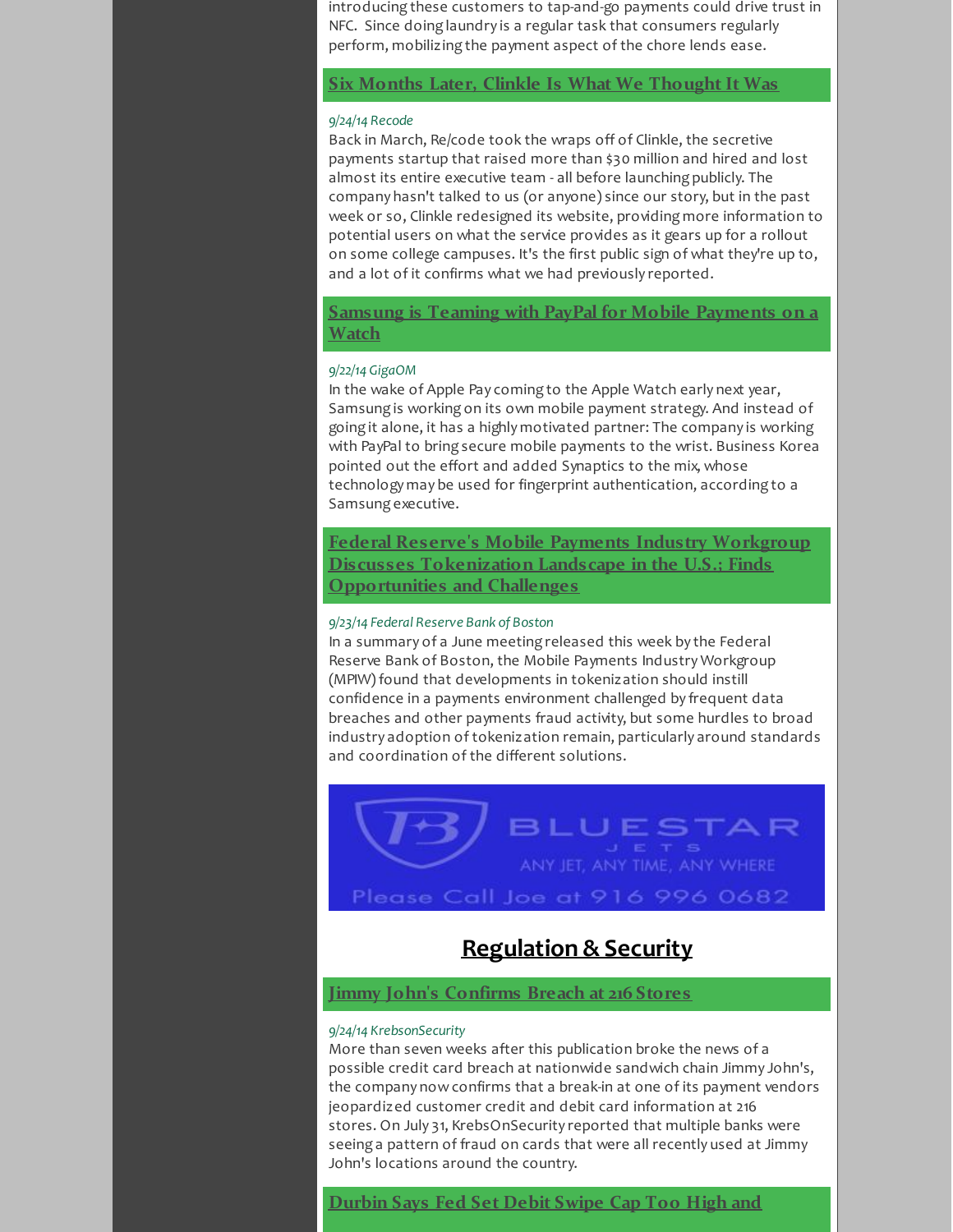# <span id="page-4-1"></span>**'Consumers Have Suffered'**

## *9/23/14 NRF*

In the nearly three years since the Federal Reserve's cap on debit card swipe fees took effect, retailers and banks have continually argued whether the cap was set higher than Congress intended. "The amendment was carefully crafted and its purpose was clearly expressed," Senate Majority Whip Richard Durbin, D-Ill., said. "Unfortunately, the Board's final rulemaking failed to sufficiently follow the text and purpose of the law."

**Research Finds That As Payments Get More Complex, So Do Security, [Regulatory](http://r20.rs6.net/tn.jsp?f=001G1ARuxCIMEYL8pdAKc0bBTnSSsvoOMiOQ8sb8UiTaL_YzORZfLI7bo27y3AogNv6FsQlEHe2nc-cqWvzKrFdOJ0Fr_5-LTdE3nM3vQw0aqFQUDYnhgq5I0WIDhNwCDs-L5LB2hMmuVmdHazqzWDmp-Emx0sMZNolE2lQ4X_NEPkMU6sK5r8V1DNGw6YmOKAPVHl9bCIHfhTv_lRimPS5uQebqb4dffw-woE0e3yleU5gNlqO1GUDGdWZKb1vvWtunn93SaPOLJ9JvS8DF9zx7_HiUGx-wf0I98gOrieB_J8ZBZCPSktWigYG0U22tgkdrlATh7FXbxzCCHrLTK-yD_gERTrehQ9Bwd0pma7PoBn_hF472PDdeoJl8zY4MvOMKawnJS6GjUKWwea2gYTWqvcU3lvQlHuJa50mI7HfbKAn4GXXWtSqoIV2zCdIr_rsEiFTOs7BuwtIlIBX6ehYsg==&c=&ch=) Issues**

## *9/25/14 Digital Transactions*

At the Federal Reserve Bank of Chicago's annual Payments Symposium on Thursday, a Fed researcher noted that a complexregulatory environment, particularly for non-banks and emerging payments providers, poses problems for public officials in coordinating their supervision and enforcement approaches to payments security. Regulators are beginning to understand that the myriad issues posed by fast-evolving payment technologies and services mean that they must work together more often, according to Barbara Pacheco, senior vice president at the Federal Reserve Bank of Kansas City.

**Apple's Touch ID Still Vulnerable to Hack, Security [Researcher](http://r20.rs6.net/tn.jsp?f=001G1ARuxCIMEYL8pdAKc0bBTnSSsvoOMiOQ8sb8UiTaL_YzORZfLI7bo27y3AogNv6IB0YiQx_zH50PPArnCeeMVOzDl0_m72R_F_BrjTWM5vNMOOzSW6omZzklOZ5O8JOg2HxLrm-66zE1E-VGVqOxc-ALLTS2wT_esbikl0OSeTRO0NW7I4F4ZloWSTflkqkhKX2Rr8B2YeB_8-Fd-FTalemLdC0MlK1o9C_hXaRXbWSO2OWWYI-x87h-UAc5PdZweFIB83C9ZJGX9_zUGpC536q_09ns0pP3HlLWEMLJpXo90-Y2l-GvRw7Q7Hz8DrJ4mOm43DtX9JDgGeErHrPpieMe1n-cKAasXKUHi0-RKDh1NSNaggztxuOXRJgLz4wi5-l8tbSJoAX_kkYheUdIkv3I9cBg6TVzF6sH8GjLdE=&c=&ch=) Finds**

#### *9/23/14 CNET*

There's a lot that's new in Apple's just-released iPhone 6, but one feature hasn't changed: Faked fingerprints can still fool the Touch ID fingerprint sensor. Security on the Touch ID fingerprint reader has been tightened, but only marginally, said Marc Rogers, chief security researcher at Lookout Mobile Security. "I don't think people need to worry just yet, but there are distinct flaws that could lead to problems down the line," he told CNET.

# <span id="page-4-0"></span>**Economy**

# <span id="page-4-2"></span>**[Economy](http://r20.rs6.net/tn.jsp?f=001G1ARuxCIMEYL8pdAKc0bBTnSSsvoOMiOQ8sb8UiTaL_YzORZfLI7bo27y3AogNv6fDb6C2h3fbdgz_c199K-QLTuccijW5yAPJMeBgyNaN7dS8MKEZ6fvmDFg3gM_YFgaHREp2ijc8BpcgkQDc5t57wkjbdOrMoYyRIrohbUwqwc2IpinYydB4aUbxHYiTvD2gT35Kfet-6DNnktXcZKk-ebWfEYRBVaT7YxvMTTNmGpuxbCppLXNxkWPVVK3cTQwufxf2LHaSPrQfnZgHe6iJT9I1clYsDLbnODQDe9WFOZca14yogvDaTDiE6tC7aeh_SLNGYI5oUPXjq4pOS4FXbzGt4aHcG9wLqCbdFoPfhk-QNx6Pa7PRqz5cTF2J6oQPbA1-NqW37IFrY8aDMIsEJ4-vALA6GvKHKEVb8lvZSW6C8KO3NTBQoCtvpQ45-5&c=&ch=) in U.S. Grew 4.6% in Second Quarter, Most Since 2011**

#### *9/26/14 Bloomberg*

The U.S. economy expanded in the second quarter at the fastest rate since the last three months of 2011 as companies stepped up investment and households boosted spending. GDP grew at a revised 4.6 percent annualized rate, up from a previous estimate of 4.2 percent, Commerce Department data showed today in Washington. The increase matched the median forecast of 81 economists surveyed by Bloomberg and followed a 2.1 percent decline in the first three months of the year.

# **U.S. Durable Goods Tumble, But Business [Spending](http://r20.rs6.net/tn.jsp?f=001G1ARuxCIMEYL8pdAKc0bBTnSSsvoOMiOQ8sb8UiTaL_YzORZfLI7bo27y3AogNv68ssrbptS8FLFClfRYAwLV06id7dZZZbC17_1LUlouy9oeudBtYETHJKtnFqvesJqG_Ia3hmHfQkEbwgUoyF1BUv7qwrZtbcaP_gQm6KvxmvRRMazO-quXp9N8mBnmXjVcgoVbU-mgA7yGblTfRZnGudBsdHd0T9Z6hYf79JZvDlIZ1ArpML5WXXAURGnxH66BOTfBzxeYIcr6_bD8_G1mxYAZRjKn9JFP0QwdeC1eKFzUPKuM-d6kXjKQ53h7SgTKTYrED91ncJ7zFe23jUpQBb_uJ6ZXCrnOMQqqgt0giW2l_6TU4ywmJqWivosOiFO9v4lRgDUM4mvahAvwcctOg0OP7ydxHc6vGBWScSL0o4=&c=&ch=) Plans Rebound**

#### *9/25/14 Reuters*

Orders for long-lastingU.S. manufactured goods in August posted their biggest drop on record as the prior boost from aircraft unwound, but a rebound in business spending plans pointed to underlying strength in the manufacturing sector. The Commerce Department said on Thursday durable goods orders, items ranging from toasters to aircraft that are meant to last three years or more, dropped 18.2 percent, the largest decline since the series started in 1992.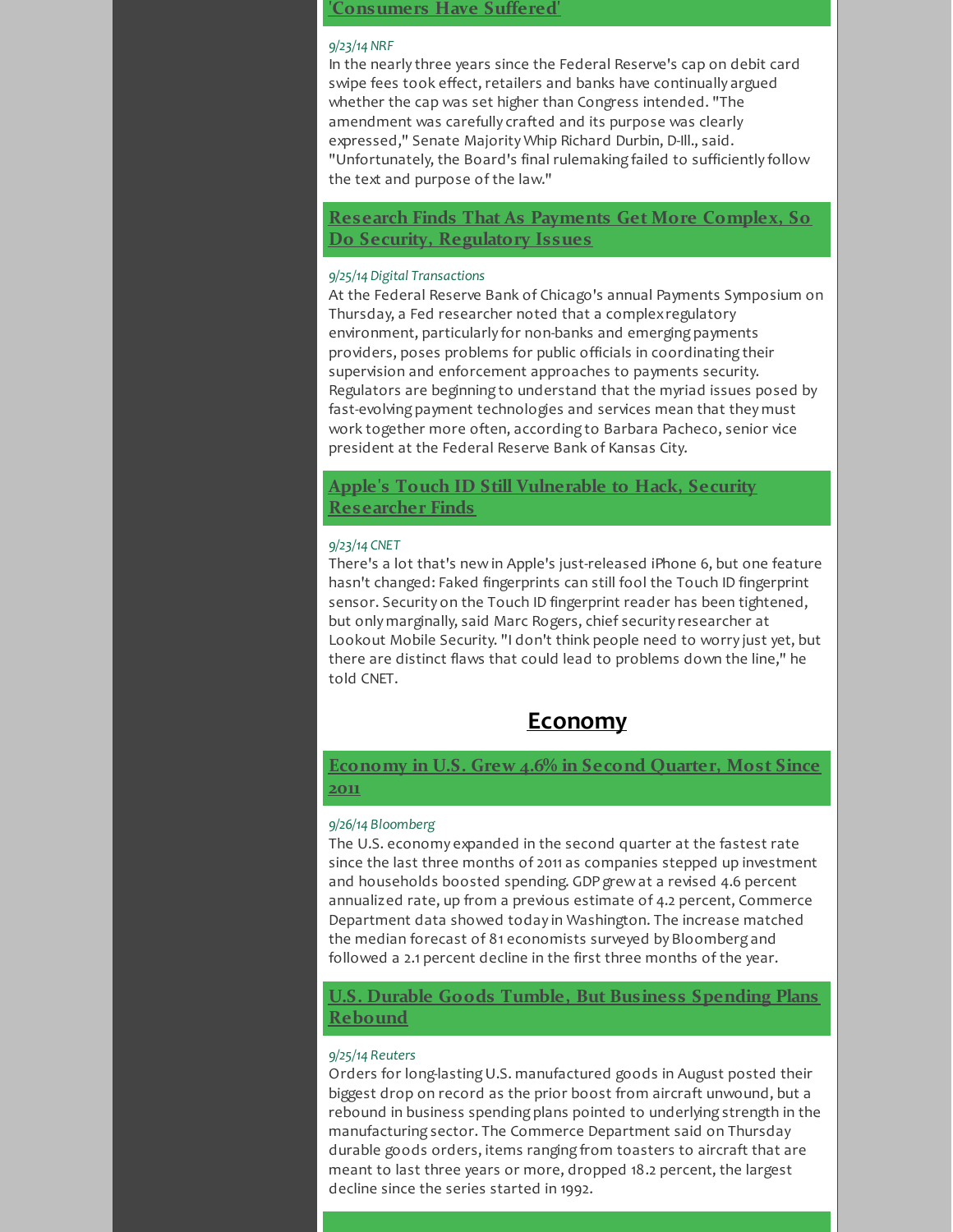## **Buoyant Dollar Underlines [Resurgence](http://r20.rs6.net/tn.jsp?f=001G1ARuxCIMEYL8pdAKc0bBTnSSsvoOMiOQ8sb8UiTaL_YzORZfLI7bo27y3AogNv6RJ-rd0QqTT9V_hWiUWiaN8NN67D23WApP6Rh-Nx4lu1ILER8J8Tg6I4ExI1U0RMhUpZteF5Y5vC9jCzpDPLR2lL_0LLvuaXZ5j4k4VswvQGQEeCUdHnTc5YFjCBtt0mU2upojTCrv12HTsZbr2IJM6G2Zi6jwQX8iZD87o-tcYsKOUgUUBnXn08XCsqO1eMYqdWEmc62Ng_0reRFhS1gmdweIzDDfAfULzD5-JjfH2CBMJIcghKN_DX1s_DyvhrRDbHdU9wsvMAcQT-pT3WSAtSagh4JdWxN0vNNHlZSRv1NKtXLV_9fdIDjpi6tdX9Q0iUAujwpJamYc5_SCdcq-hq0C9ftnRtUJLSSIpFF0Tjr_VfHHFrkQQ==&c=&ch=) in U.S. Economy**

# *9/25/14 DealBook*

The United States dollar, after one of its most prolonged weak spells ever, has re-emerged as the preferred currency for global investors. Across trading desks in New York, London and elsewhere, analysts are rushing to raise their dollar forecasts based on the resurgence in the American economy. In part, this bullish mood is tied to signals from the Federal Reserve that it will soon stop its bond-buying program - a change that would lift interest rates and buoy the dollar.

# **No Coal Here: Holiday [Forecast](http://r20.rs6.net/tn.jsp?f=001G1ARuxCIMEYL8pdAKc0bBTnSSsvoOMiOQ8sb8UiTaL_YzORZfLI7bo27y3AogNv6o85nMa19PziDQU1susc4TjpRWfzO_2fv0Su4xcA5myexmX-440Rpt5qTbhdCp7g6PgCxnEKDyR2jqY4IPA90Q-VCuJDU9UeMoIUiUdXTvKJokfa8oWpv_K6EmedU2b5j6691hSLfeUNbKat0ua7Os-CwMeNv8Ta1wlO93XzQhOru7QfX3OvxeYCdwc5ygerOLylw7RvQNMRa8nkXpvYV6vwyjewOzZ3PrWLfzE7qFe-NNb63rj29h-UwdLMQlN8C5cyBE_9I7UB-37ZoWH8Hxt8Q19PIY_no&c=&ch=) Calls for 4% Growth**

## *9/24/14 CNBC*

After a year of sluggish demand and never-ending promotions, things may finally be turning a corner in the retail industry. In the first of many holiday retail sales forecasts to be released over the next few weeks, Deloitte on Wednesday predicted the improving overall economy will translate into a retail sales increase between 4 percent and 4.5 percent from November through January.



# <span id="page-5-0"></span>**Payments Press**

**Facebook Is [Partnering](http://r20.rs6.net/tn.jsp?f=001G1ARuxCIMEYL8pdAKc0bBTnSSsvoOMiOQ8sb8UiTaL_YzORZfLI7bo27y3AogNv6MbU_z1MgIkZloUgzzC3AI9rPgHO6X_CIBD3Kz8-oNofGL0v5sQlSbTLRZ9hiZ6gwgXNJyEX9wMESYFpiuNYuzwVFC7KRSgWpmhehggM8lgb5X1aDPCnnGuQSPQP0ebSEpL1uW0FBizCQAg7gQxWGrZ_m9gmAk4rsVH9RbDin0rBtxmzSo3vnwsjVu1MmbQEx7hz0-BCz8yy2BEE7GNGOB7OCqDJScv-Im8nv9L-Vo79VUsq4l3foJ5RJHvQ7zzy0ylZvEgMmgltP6Wcn8zB7XRoiexcxYQX0l3xGC5MOIriGPC3w-EaTw7OCSvNlkZ18DDaOfDcvoYclZqQs1y2jp-KGCjgMfQHSoY6fCh3uO-M=&c=&ch=) With Stripe to Power "Buy" Button**

## *9/25/14 Recode*

Facebook first began testing a "Buy" button within the News Feed in July, and payments startup Stripe has been tasked with powering the technology, Re/code has learned. The "Buy" button, which allows Facebook users to purchase goods that are featured in ads or posts on the social network, is still in its test phase, but multiple sources said Stripe's technology was supporting the button. A Facebook spokesperson confirmed Thursday that Stripe is the sole Facebook payments partner behind the test.

**Walmart Now Offering [Low-Cost](http://r20.rs6.net/tn.jsp?f=001G1ARuxCIMEYL8pdAKc0bBTnSSsvoOMiOQ8sb8UiTaL_YzORZfLI7bo27y3AogNv6u6UiDTl--dc57mLad3-djkCp4tMh-bjY_056zVcv9ZNjHrNQdY2C1ENEEAYCmcHxscbjlNAfZQXgGkN6LHTpbhvxFu9CKIC4I5DeF0DxdhUXrkdqj0u7I16E7tpRZnaBrTJW438wiKjsDpFmHBjs-aAKkZ1iLNdWEen-9asqY-AMnFjz2wfaXYzCMZhIs74nwkcAeONI7XuX52IFUSm9Qfkxjwk8H5q16yng145OJ6qcBW92JYTiEL9Ou-bv4WrhlQeyfP80R8Z9uYoEuo6tP8I7g2MXM88zB3D_3Hnz3ARW56nY6T7O47s475uGNuTrKv4k3mxd_Kp7XWcv3Kkfu-rh91v6CY-RhJP-yD1H3tX6qbUTSCVFxmIdyB0p6ydPA0XujY_SfbDJ3lRjVcAKuNse6SXT0yzrJyTn0cuhcsY=&c=&ch=) Mobile Checking Accounts Through Exclusive Deal With Green Dot's GoBank**

## *9/24/14 TechCrunch*

Apple Pay what again? Walmart is getting into the mobile banking space, the company announced this morning, through a partnership with financial services provider Green Dot Corporation. The company's lowcost checking account product called GoBank is now being made available exclusively at Walmart, offering customers an overdraft-free bank account with no minimum balance requirements.

# **Visa Creates 2000 [Full-Time](http://r20.rs6.net/tn.jsp?f=001G1ARuxCIMEYL8pdAKc0bBTnSSsvoOMiOQ8sb8UiTaL_YzORZfLI7bo27y3AogNv6moGIK6rfMyOjesRifXsFAaneC32IcOLxff824exnEpyqHCy34HoKcPt7X-KvDvyWZtKXlsXWC6XK2pF1u4KeYQUMids7x2S-e252qkZm5xLLuf6UYHN5nZNurhVn0J51nnlLVlCmJR821kDnUKfUtiL42vLTIXTTQmtYRvBoty6gfWrBzwM23zLA6rM0myJsMFMH1BlqA9J-SpG1U1oimbYVcFgfrPg1Rvmc7k82dd1oDKYBwnsiFVSs_jhbzkVk9Wq864gjdRn3PcmZHtlSMzN82-gSleOoV3728UEEv9YhyRNWw4Ban30dlf9uP71WCp69QWbXkoo=&c=&ch=) Tech Jobs**

## *9/24/14 Finextra*

Visa is ramping up its tech investment, creating 2000 full-time technologist positions and opening a development centre in India. The jobs will be a mixof brand new roles and conversions of contractors to full-time employees. The hires will be made over the next couple of years in India, Singapore and Austin and San Francisco in the US, and will span everything from Data scientists, to engineers, platform architects and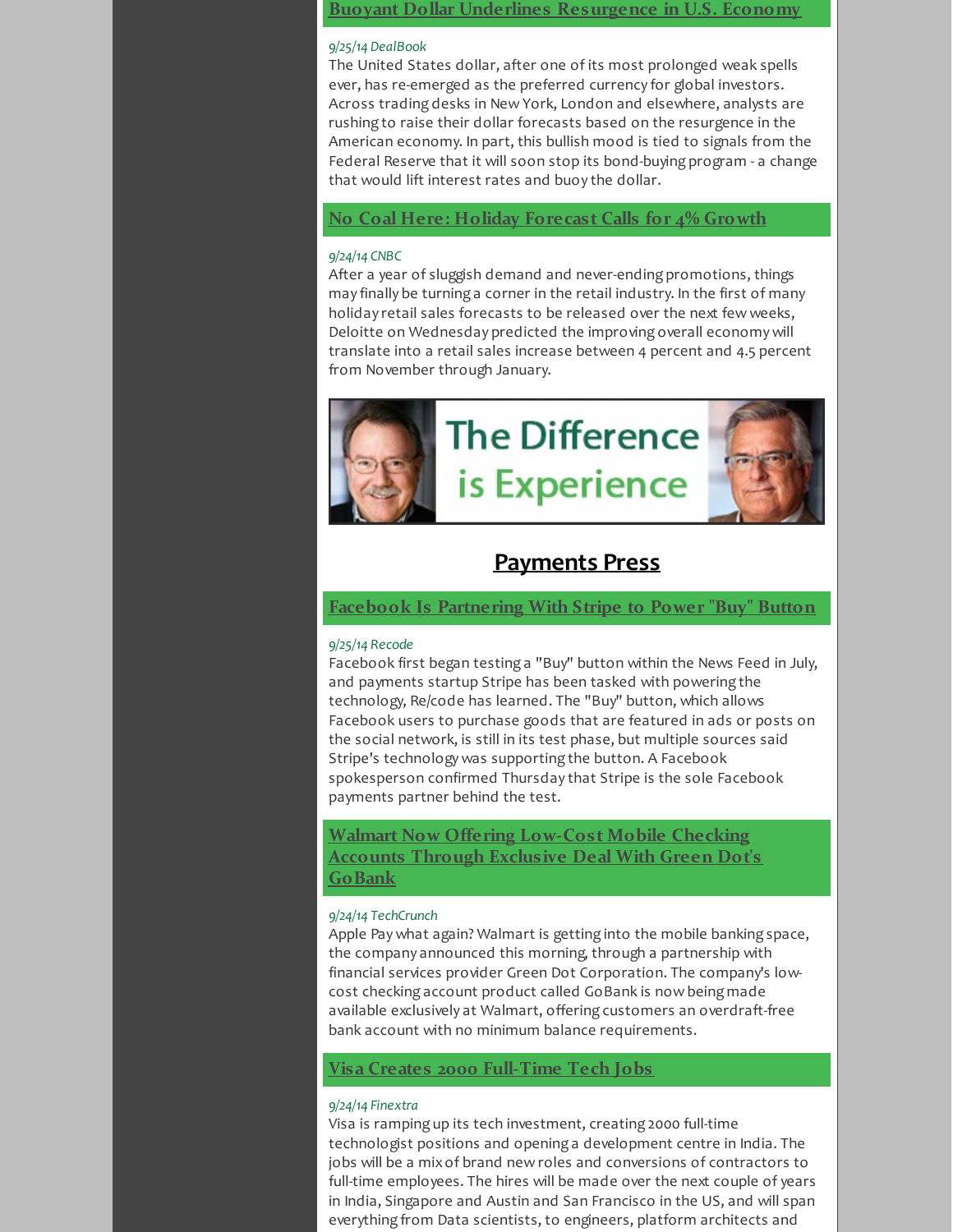mobile developers.

**Acquisition of PayChoice [Strengthens](http://r20.rs6.net/tn.jsp?f=001G1ARuxCIMEYL8pdAKc0bBTnSSsvoOMiOQ8sb8UiTaL_YzORZfLI7bo27y3AogNv6jdNaDjBuVpNfTla5WFM03pcAhbPqKBsMwyZVBD53-OdalZ939w6ELe_nUaiU-9Lb4wtzzIpkrI8QTY8wgv8KwGdNsYTmQlrIdtroQ1Xw1IyPu-FypYtHUJMoMlVQlX8VzJqhqwtYD3D9DhJqyXAg4Z9oPDvUrVbZ9jHgvi53OO6YmuqPhz2kfqXnl2f_Hz2SKf0EmWNQOJKhS2dyCYgIDIgiFRXRqep1Ax_4hiFklDfIFGxZMMrR6D1I3KK1PyBm54KExKaRHbWTu3kxP-8HYB4Sl93Kpj3BjJSwU-DDTwghJfnR_5rBhIo_YGz92SxBq2uJn18MDzZg6hziGNjagZjBHseAmLFU&c=&ch=) Sage's Position in the U.S. Market**

#### *9/22/14 Sage*

The Sage Group announces an agreement to acquire PAI Group, Inc. ("PayChoice"), a provider of payroll and HR services for small and medium-sized businesses in the US. The acquisition accelerates Sage's move to the Cloud in this market by leveraging PayChoice's Software as a Service platform. PayChoice is an attractive fit with Sage, and strengthens Sage's position in the large and growing US payroll market.

# **Apriva Gets Ready For Apple Pay, Adds [Software](http://r20.rs6.net/tn.jsp?f=001G1ARuxCIMEYL8pdAKc0bBTnSSsvoOMiOQ8sb8UiTaL_YzORZfLI7bo27y3AogNv6ilYVUkGf2WJ-qY5Ba1-ml8KtdQG8ndxpgYzpDn7dHcdEezIqAvVrGoICyA5nwVLuP7ofGVauv6emGSvYQGuHOIDJCKFQVpvhua4M3C8ngRsY4JXM0lP8PYtOwphZXKI7r7tDnY6gZn7ngxM8GQGiMPrJJhwLb9wXZP52o0ICtkOekiQHGcJ_9cp7pbEhvOZhfZJhYzDFQsOsqIJ53SMiaznr_66JGUzH0-XBTQZCq1k1nSOSi76RwKeYVaMUvtRCLD5t_eIyOVzv7ITh10D05-ifsMr_Iqb9w7avG5uSSwZJIF-GFoigE_fN3vc5z_7rcEXWzAfvvuo4vpwnigEinyE3xH7sNEAOG0PKpLRnY3YrMkP3eR60EXO2nNVmxEesumG6WjvYmxU=&c=&ch=)**

#### *9/24/14 ISO & Agent*

Apriva has added data analytics and business management tools to its payments software for bank and merchant services clients, along with a Web portal where merchants can review consumer behavior. The portal, called AprivaPay Plus, provides ISOs and branded partners data on activation date, customer location, state, city, end user activity, credit card transactions processed, device types, operating system versions, and other key insights.

**Vantiv and VeriFone Security Solution Wins The Banker [Technology](http://r20.rs6.net/tn.jsp?f=001G1ARuxCIMEYL8pdAKc0bBTnSSsvoOMiOQ8sb8UiTaL_YzORZfLI7bo27y3AogNv6J6A6OCKAQvKZUwDWlgJ98bYFStgb6Ql8FtLiYOqNUpIaxfpHgTjse4rsoQDEbEKGyqCyvY_GofrHkGGkQ6bvRXOLX4pc1_iffywnFPYc9dJ8yNfjpoU2rgmVmpa1xHWLanp8NnghpOFMXjXAaW-ua2troA8u9DYfhpclQL2xOJGCAjsChu1je2L-I7KNE9Vg_jE9QqCMinmnGX3koSOVYbiHtJaCuXCI7s1-tULFWQ_pMx-mkVv3irUg4Vz_PlT280d2vSXGp5EsY71dJxgMZrODyMgdtcu5jGM_ZHBffsK8J_Bhoa487-Pf9ljd5Sqf5vVHWVeUJDw_Gos2kViabChAMOK3uWY9FPyzRiGKoZMXSftmqJSoPg==&c=&ch=) Project of the Year 2014 Award**

#### *9/24/14 VeriFone*

VeriFone Systems, Inc. and Vantiv, Inc. a leading provider of payment processing services and related technology solutions for merchants and financial institutions of all sizes-won The Banker Technology Project of the Year 2014 award in the Risk Management category for their industryleading, multi-layered approach to reducing cardholder data security risk using end-to-end encryption.

# **Ingenico Group Further Expands Global [Partnership](http://r20.rs6.net/tn.jsp?f=001G1ARuxCIMEYL8pdAKc0bBTnSSsvoOMiOQ8sb8UiTaL_YzORZfLI7bo27y3AogNv6tJdq19tPUedCHELTTnY_k0Kq1pSZTjgK9E4owKlrYSkMNW9qqP6_e1Jxk5cMX1Io1feLkpi60tJz7Qa9FoUvQ2Ag8Xbli54tHYgF-mwOJnPnte0K0b9oN6-PpNoo0qL79AvgH_s1b_LwgSqex-mmh8j1ATdZYPSc8CphwEImkvciqpFM9s21NJ33vGLZnS6RVBc_nwcREFMO-K_sBHaSlg0mNMl3NGyO1L8XM8CX-Czkxp9uYcMYnECYdLToniS3fvhX-OfRjWHLTuapKr4UxLXoxSjckNmFAtbO1fO3asLM--PIrL6_Los73mk2u95oxVXfEbsv-pGBCFazyC4c4A_KOVUXOAWKlPC91HdS0CyvGU-1QXGYJWGofuffz1rIMxJP2fTNWFAR37DLrVdWOZRyQ7pLd1NQ&c=&ch=) with Elavon**

#### *9/22/14 Ingenico*

Ingenico Group, the global leader in seamless payment, announces that Elavon will rely on its EMV-ready payment solutions to power two key Elavon initiatives in the United States. Elavon has worked with Ingenico Group to build EMV-enabled payment solutions in Europe, as well as in Canada and Latin America. Based on its demonstrated ability to deliver consistently high quality infrastructure and support, Elavon has now selected Ingenico Group to be a key partner in supporting its migration to EMV-based payment processing infrastructures in the U.S.

## **iPhone 6 [Teardown](http://r20.rs6.net/tn.jsp?f=001G1ARuxCIMEYL8pdAKc0bBTnSSsvoOMiOQ8sb8UiTaL_YzORZfLI7bo27y3AogNv6qn_4KSzi0B5JYf3cK0DZbIRf0x2dC2gwFFH_ffYqDEtnbbc424Fk8AQgiOJ5VdGu-pSqvDXF6gicEPrRUDsA46TeKvUXJ70fn7NCtB70QkN1foqT0R5x_QwpwZnuB2UYu5zjDuK6coxmYk3Ei02g7tADm1G509N8PDtR4NhfkYF8NjjDkspfIEP6SJOyk51c-TKOFLfhIZouVmaJKMfhFn7LFF7bkVSVBRt3xsInkYWP5-P0pVdugKA-sFQJwyg2b3IYg0aEenY3FTjb6Rr0oKJS5EbMEQrNv9LhtvYzLRHhgiew261bNUAvBoOGq8xELq9g0oK-PWgAizIaskmjU2NRuq-Priger3Ae0W7w0UU=&c=&ch=) Shows NFC Chips from NXP - and AMS**

#### *9/22/14 NFC World*

A teardown conducted by iFixit shows that Apple is using NFC chips from both NXP and AMS in the new iPhone 6, which began shipping today. The inclusion of an NXP chip was expected but the AMS chip is a surprise addition. The NFC chip provided by NXP is a 65V10 NFC module and secure element combination which, iFixit says, "likely contains an NXP PN544 NFC controller inside."

**Fifth Third Bank Launches New Division Focused on Payments and [Commerce](http://r20.rs6.net/tn.jsp?f=001G1ARuxCIMEYL8pdAKc0bBTnSSsvoOMiOQ8sb8UiTaL_YzORZfLI7bo27y3AogNv6C6TXchaJkxNamXZUrl-zipBU3W_OEwBYjhnqBDN0wqrlDRYvH4mT3Xbcqd6nJxNUHkwish-ulE_40md7g-GGtLXToqwp3KHODEmz1mtis0PJ970_Qv26r0a9VbsAvOXCneTETwkPKmoP3klem34qJier5kmtPSUr3pX3WgAC_o2h7wA8z2triBt6M5f0tQadU0_Vrnc4BRQBwmf66pb6kcc8F7snpbDdGqYVW99ly_ZrQPqZ8bceDpstjw7XT1gLkPA7Z3X0rlQp5TyDDbSNtiWryxU8J6tyCALnnah5-cuJtqDd6xxS_DO3FqKjpwN16MsPA-T32CuTp5YRTNr6iMIPvK50Z8ecQCgDSFl6qO290hCVGeNJXht5h0Ue1vtjJamOiIktYVI-0Z9OhcYqS5av7Br-feu_&c=&ch=) Solutions**

#### *9/24/14 BusinessWire*

Fifth Third Bank has announced the formation of the Payments and Commerce Solutions division. The new division was created to rethink